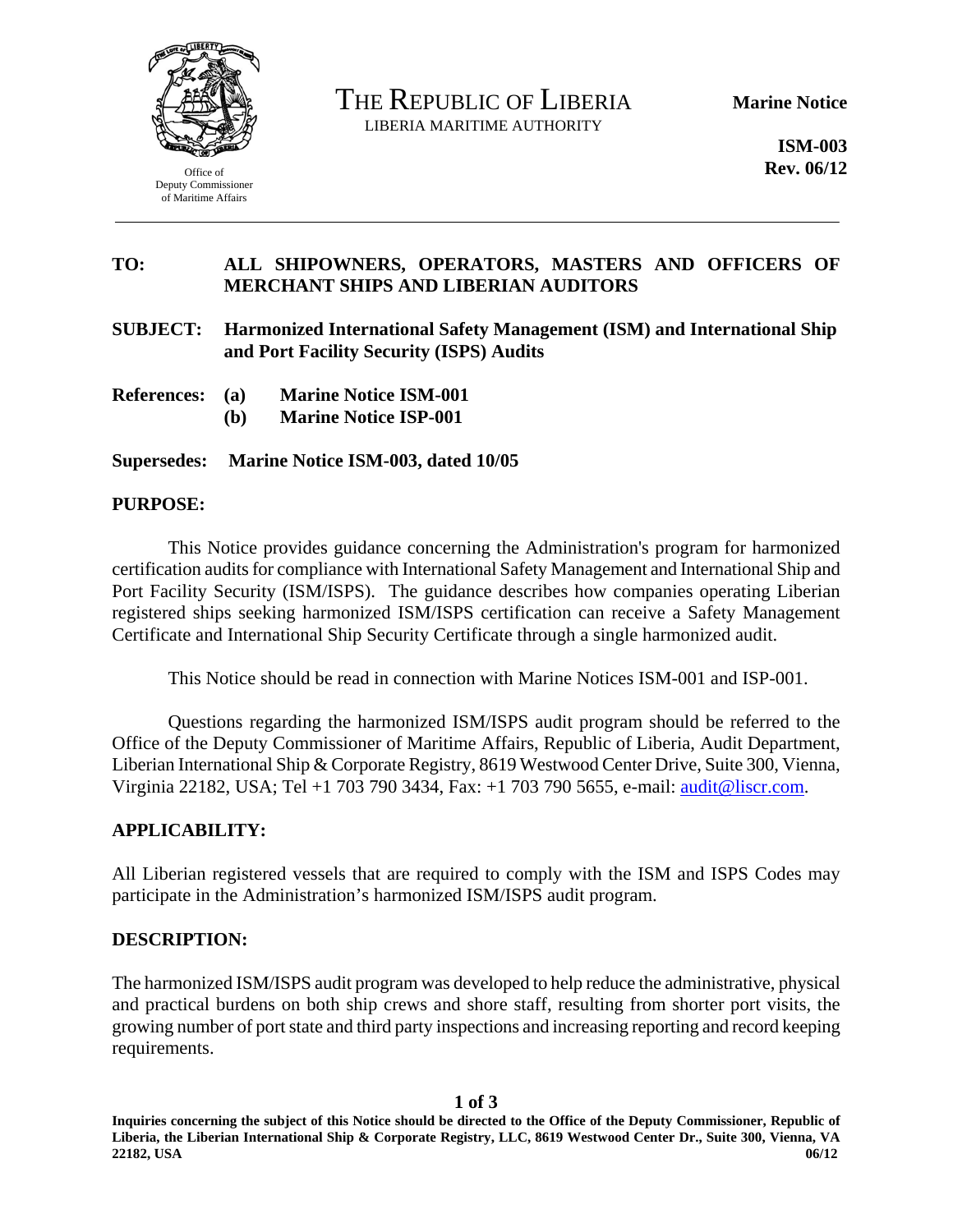The harmonized ISM/ISPS audit program reduces the number of auditor/inspector visits onboard which saves valuable time and personnel resources while still ensuring regulatory compliance. The required annual safety inspection (ASI) has also been incorporated in the harmonized audit program. By combining the redundant and overlapping aspects of the ISM and ISPS Codes, as well as the ASI, all three verifications can be conducted by a specially trained Liberian auditor during a single more convenient, efficient and cost-effective ship visit.

Upon completion of a successful harmonized audit a new SMC and ISSC will be issued. These certificates will be valid for five years from the date of the audit with an intermediate audit due between the second and third anniversary of the audit. The ship will also be credited as having completed an annual safety inspection. The ship will be due for another annual safety inspection one year from the date of any audit.

# **PROGRAM REQUIREMENTS:**

# **1.0 How to achieve a harmonized ISM/ISPS Audit:**

- 1.1 The application process:
	- 1.1.1 When the SMC or ISSC are nearing the due date for any audit contact the Administration's Audit Section at audit@liscr.com.
	- 1.1.2 The Administration will provide an application form to be completed and retuned with information regarding the company and the vessel or vessels that will participate in the harmonized audits.
	- 1.1.3 The Administration will use the application to prepare a quotation, which will be sent to the company.
	- 1.1.4 Once accepted the Administration will send the company a contract to sign.
- 1.2 The harmonized audit process:
	- 1.2.1 The company will complete an application, form Audit-201, for Harmonized ISM and ISPS Audit and email it to: audit@liscr.com. Form is available on the Administration's website: www.liscr.com.
	- 1.2.2 The Administration will provide the company with confirmation on the availability and appointment of a Liberian auditor using form Audit-202.
	- 1.2.3 The Administration will coordinate with the vessel agent and Company Security Officer and/or Designated Person Ashore to make arrangements prior to the Liberian auditor boarding the ship to conduct the audit.
	- 1.2.4 Upon successful completion of the harmonized audit, the SMC and ISSC will be issued with the same issue and expiration dates.
	- 1.2.5 A summary of the audit report will be left onboard with the Master and/or the company's representative.
	- 1.2.6 Annual safety inspection will be credited during the harmonized audit.

| <b>ISM-003</b> |
|----------------|
|----------------|